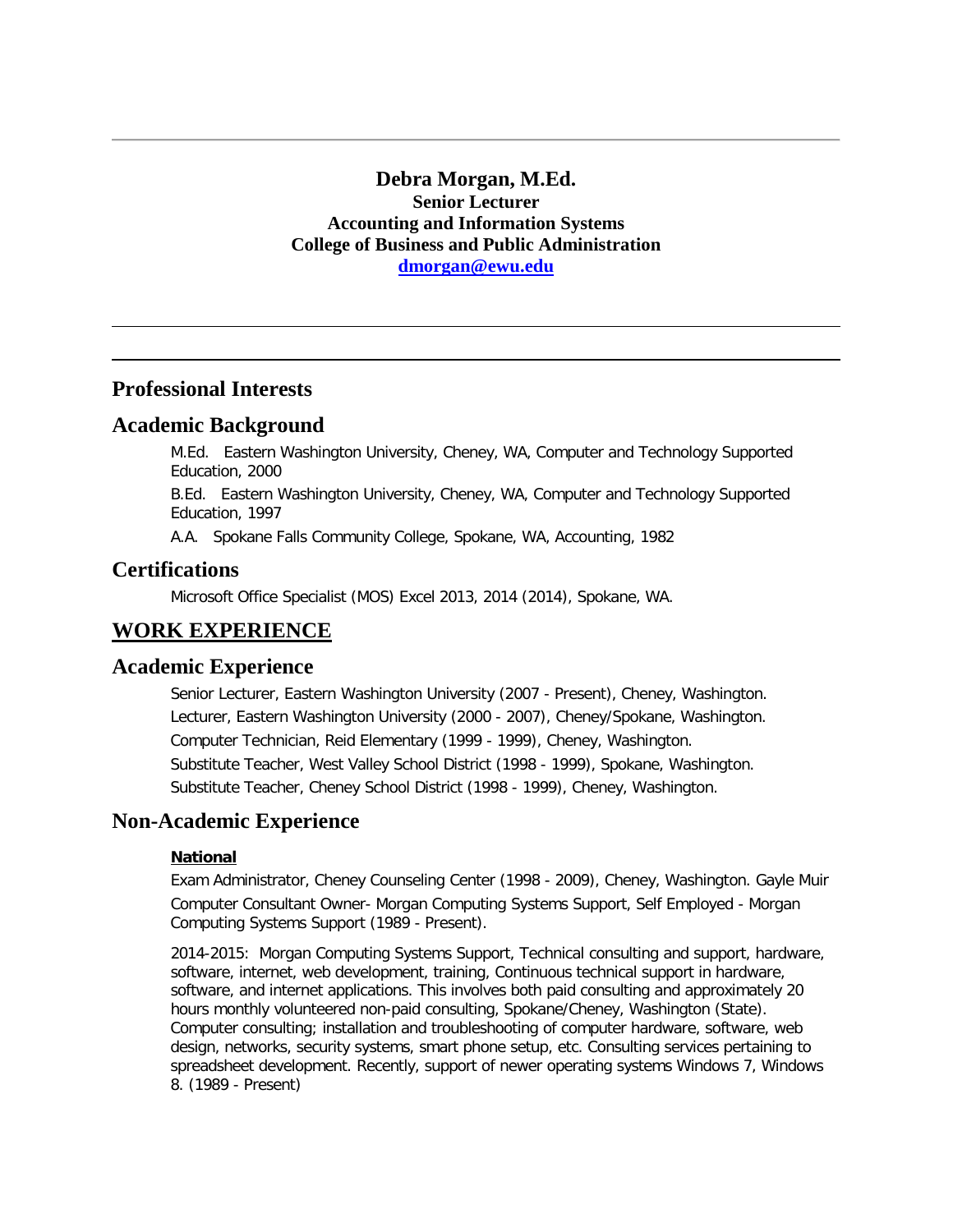2014-2015: Eastern Washington University, Continuous consulting activities including computer hardware and software installation, configuration and troubleshooting, e-readers, printers, network configuration, Windows 8 operating system.

2012-2013: Eastern Washington University, Continuous consulting activities including computer hardware and software installation, configuration and troubleshooting, e-readers, printers, network configuration, Windows 8 operating system.

2009-2010: Technical consulting and support, hardware, software, internet, web development, training, Continuous technical support in hardware, software, and internet applications. This involves both paid consulting and approximately 20 hours monthly volunteered non-paid consulting, Spokane/Cheney, Washington (State).

Computer consulting; installation and troubleshooting of computer hardware, software, web design and networks. Consulting services pertaining to spreadsheet development. Recently, support of newer operating systems Windows 7, Windows 8. (1989 - Present)

### **Courses Taught**

**Courses from the Teaching Schedule:** Information Technology in Business, Information Technology in Business - Distance Learning

#### **Courses taught, but not in the Schedule:**

Spreadsheet Modeling for Business Applications - Distance Learning

Data Communications and Network Fundamentals

Business Database Applications

Web Development

## **Other Teaching Activities**

#### **Course (New) - Creation/Delivery: Conventional**

2015-2016 - Course design. Redesigned course to advanced learning in MS Excel and Access programs and MIS content toward business application. Course (New) - Creation/Delivery: Conventional.

#### **Course (New) - Creation/Delivery: Online**

2015-2016 - Course design. Redesigned online delivery and materials to advanced coverage of MS Excel and Access and MIS materials toward a business application. Course (New) - Creation/Delivery: Online.

2009-2010 - Developed and implemented Information Systems in Business online using multimedia tools. This course is offered every term. Course (New) - Creation/Delivery: Online.

2009-2010 - Developed and implemented Spreadsheet Modeling for Business Applications online using multimedia tools. This course will be offered every term. Course (New) - Creation/Delivery: Online.

#### **Student Assign-Independent Studies**

2014-2015 - 3 students. Supervision and training of student lab facilitators in MISC 311 Student Assign-Independent Studies.

2013-2014 - 3 students. Supervision and training of student lab facilitators in MISC 311 Student Assign-Independent Studies.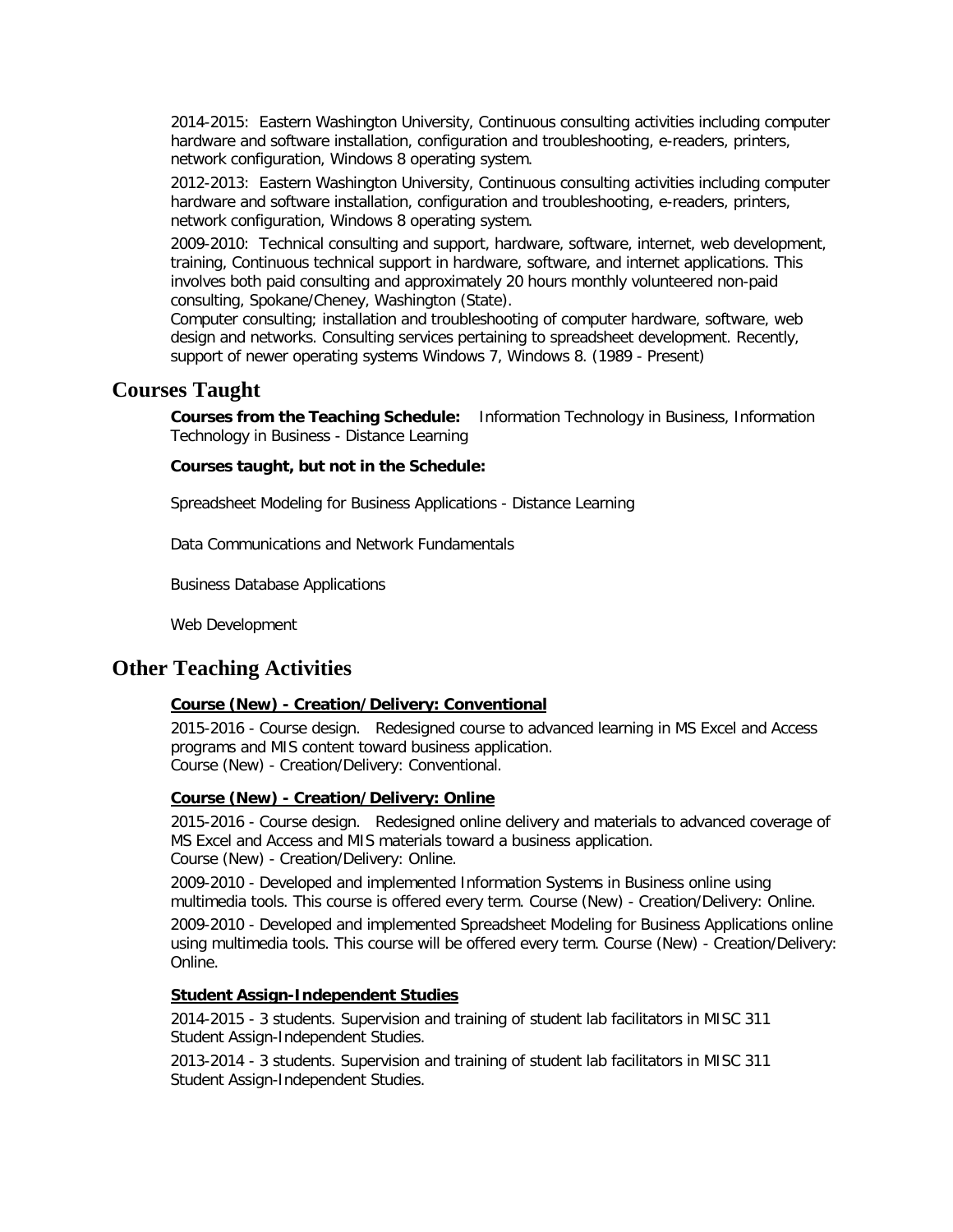2012-2013 - 8 students. Supervision and training of student lab facilitators in MISC 311 Student Assign-Independent Studies.

2011-2012 - 8 students. Supervision and training of student lab facilitators in MISC 311 courses Student Assign-Independent Studies.

2009-2010 - 8 students. Supervision and training of student lab facilitators for MISC 311 Student Assign-Independent Studies.

2008-2009 - 8 students. Supervision and training of student lab facilitators for MISC 311 Student Assign-Independent Studies.

2007-2008 - 1 student. Supervised independent studies in an advanced web design course. Student Assign-Independent Studies.

2007-2008 - 3 students. Supervision and training of student lab facilitators for MISC 311 Student Assign-Independent Studies.

### **Innovations in Course Content / Presentation**

2015-2016 - Course redesign. Redesigned course to advanced MS Excel and Access coverage utilizing a simulation program and coverage of MIS content toward business applications. Innovations in Course Content / Presentation.

2014-2015 - Redesign lecture material to include student centered learning utilizing Jeopardy. Second term of implementation with positive feedback from students. Attendance has greatly improved to close to 100% compared to approximately 75% previously. Evaluation of effective learning has not been completed at this time.

Innovations in Course Content / Presentation.

2013-2014 - Conversion and implementation of all course's materials into new Learning Management System - Canvas

Innovations in Course Content / Presentation.

2013-2014 - Successful implementation of Case Studies in core Information Technology course to enhance students' interest and learning

Innovations in Course Content / Presentation.

2008-2009 - Began implementing online testing using Blackboard and the Respondus Lockdown Browser to ensure students are regularly studying the course material Innovations in Course Content / Presentation.

2007-2008 - Participated in redesign of CPLA 120, 100, 101 (computer literacy courses) based on research in area. Proposed a self-taught, just-in-time learning experience. Not yet implemented due to lack of resources. Innovations in Course Content / Presentation.

2006-2007 - Incorporated classroom use of clickers for immediate student responses. Innovations in Course Content / Presentation.

2006-2007 - Incorporated Blackboard into courses. Innovations in Course Content / Presentation.

2003-2004 - Incorporation of computer based crossword assignment in MISC 311. Allows the creation of assignments based on the text's terminology pertinent to student learning. Innovations in Course Content / Presentation.

# **INTELLECTUAL CONTRIBUTIONS:**

## **Refereed Proceedings**

### **Full Paper**

Morgan, D. (in press, 2015). The U.S. Drug Supply Chain Security Act of 2013 and It's Information System Implementation. In Duanning Zhou, Debra Morgan, Vance Cooney, Daryl Jones (Ed.) CSWIM: 9th China Summer Workshop on Information Management.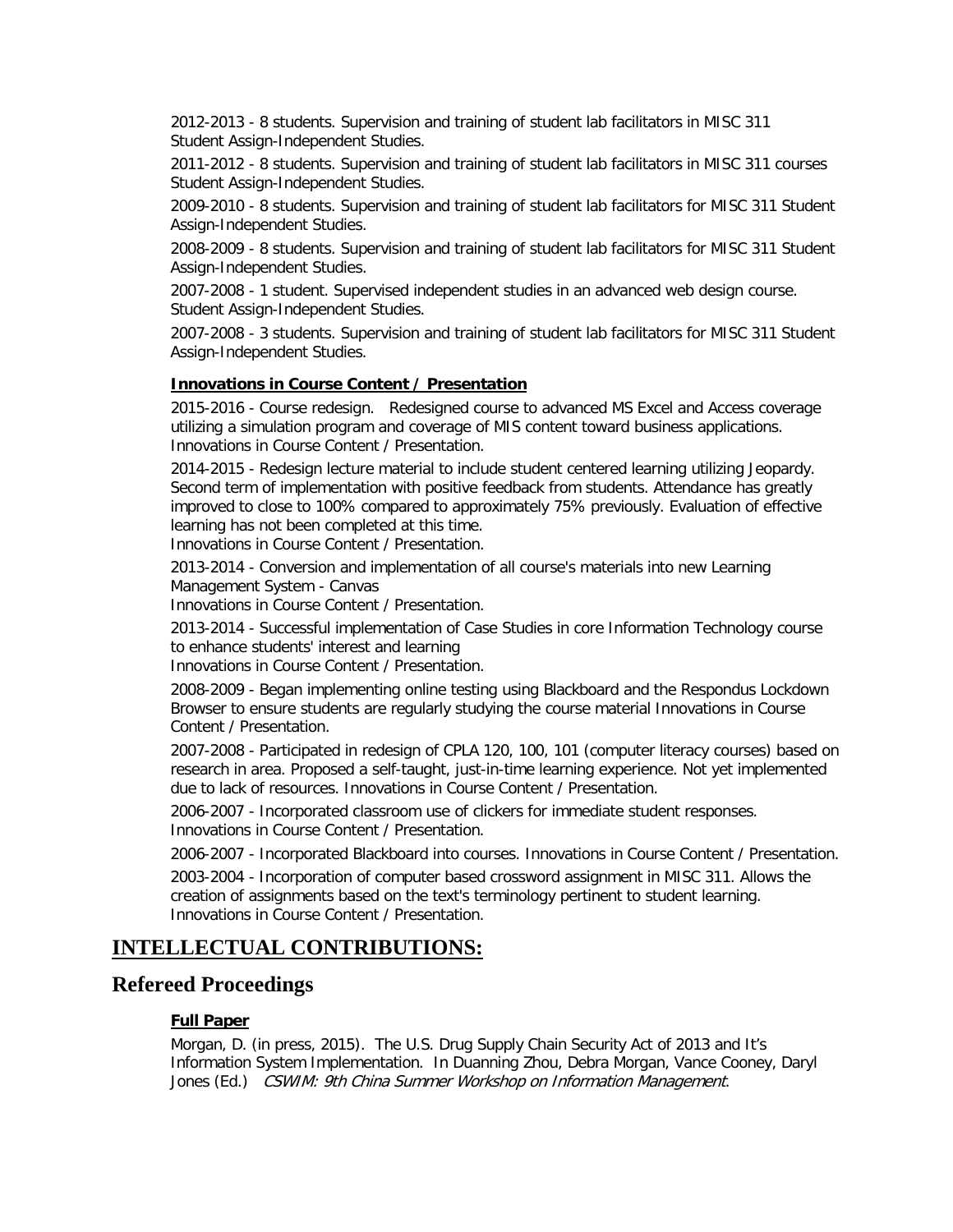## **SERVICE:**

## **Service to the University**

### **Department Assignments**

#### **Member:**

2006-2007 – 2010-2011: AIS Department Faculty

### **College Assignments**

#### **Member:**

2008-2009 – 2012-2013: Business Faculty 2005-2006 – 2012-2013: CBPA Faculty 2006-2007 – 2007-2008: Business Faculty 2005-2006: Business Faculty

## **Service to the Profession**

#### **Other Professional Service Activities**

2014-2015: CBPA faculty. Cheney/Spokane, Washington. Provide staff and faculty with technical support in hardware, software, and internet applications on a regular basis.

2013-2014: CBPA faculty/staff, Cheney/Spokane, Washington. Provide staff and faculty with technical support in hardware, software, and internet applications on a regular basis.

2012-2013: CBPA faculty/staff, Cheney/Spokane, Washington. Provide technical support including hardware, software, Blackboard, Canvas, publisher's testing banks to faculty and staff members.

2011-2012: CBPA faculty/staff, Cheney/Spokane, Washington. Provide technical support including hardware, software, Blackboard, publisher's testing banks and software to faculty and staff members.

2010-2011: CBPA faculty/staff, Cheney/Spokane, Washington. Provide technical support including hardware, software, Blackboard, publisher's testing banks and software to faculty and staff members.

2009-2010: CBPA faculty/staff, Cheney/Spokane, Washington. Provide technical support including hardware, software, Blackboard, publisher's testing banks and software to faculty and staff members.

2008-2009: CBPA, Cheney/Spokane, Washington. Provide staff and faculty with technical support in hardware, software, and internet applications on a regular basis.

2007-2008: Technical support, Software, Hardware, Internet, Spokane/Cheney, Washington. Continuous technical support in hardware, software, and internet applications. Approximately 120 hours paid consulting.

2007-2008: Manual development for einstruction CPS response system, Cheney, Washington. Developing a simplified user manual for einstruction CPS Response System usage for colleagues at EWU.

2006-2007: CBPA, Cheney/Spokane, Washington. Provide staff and faculty with technical support in hardware, software, and internet applications on a regular basis.

2006-2007: Social Security Administration, Spokane, Washington. Developed an Excel spreadsheet with a programmed macro for Kasey Benson at the Social Security Administration, Spokane, WA.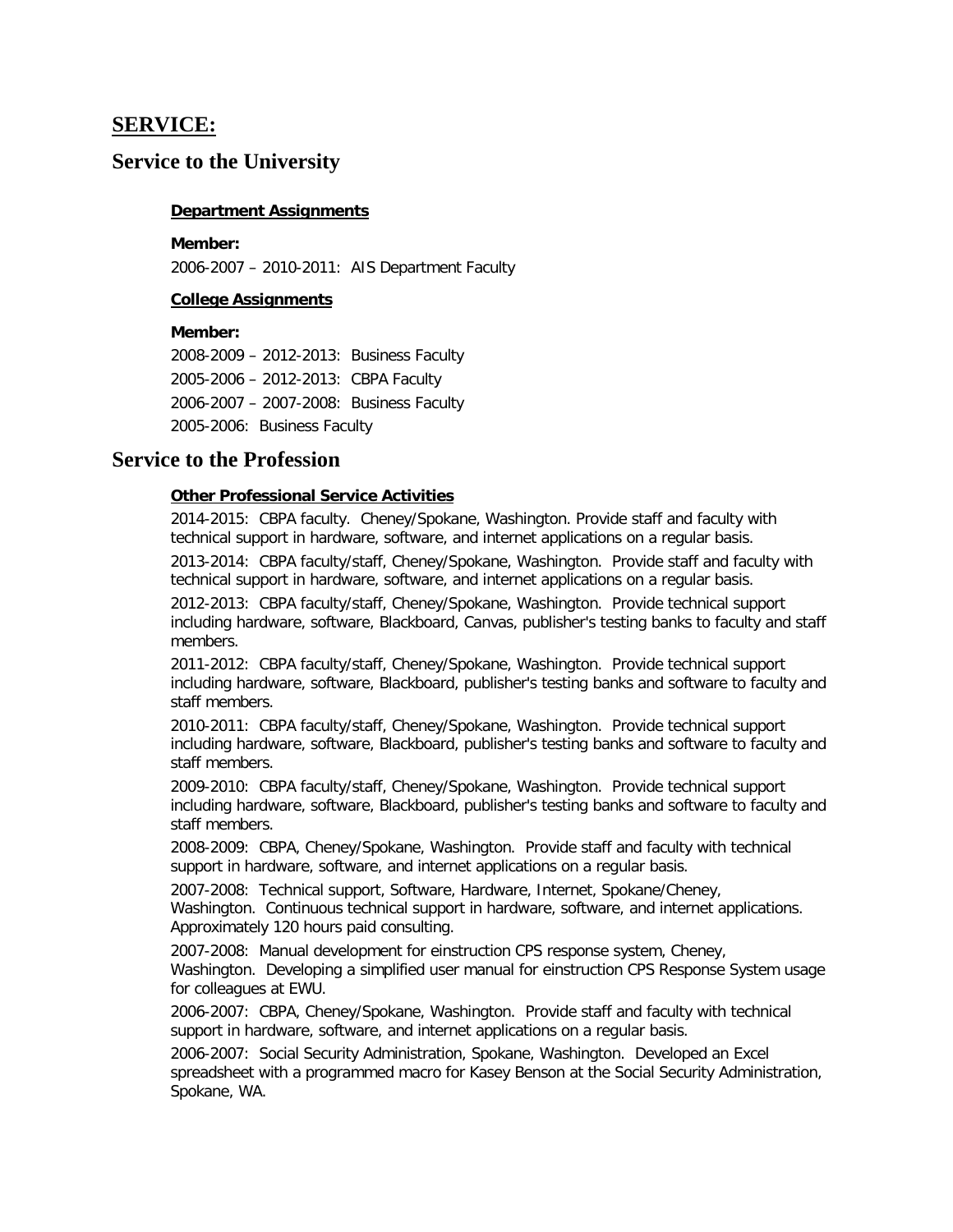# **Service to the Community**

### **Other Community Service Activities**

2014-2015: Community consulting, Technical support consulting, Volunteer technical support, software, hardware, internet, web development and applications. Technical support, software, hardware, internet, and applications. Approximately 5 hours weekly non-paid consulting, Spokane/Cheney, Washington (State).

2013-2014: Washington State FBLA Business Leadership Competition,

Judge for 2013 Washington State FBLA Business Leadership Competition in Spokane judging the presentations of Network Design, The ability to evaluate the needs of an organization and then design and implement network solutions.

2012-2013: Community technical support, Consulting, Volunteer technical support, software, hardware, internet, web development and applications. Technical support, software, hardware, internet, and applications. 150 hours non-paid consulting, Spokane/Cheney, Washington (State). Much of this support has entailed the new operating systems, Vista, Windows 7, Windows 8, ebooks.

2009-2010 – 2010-2011: Consulting, Community technical support, Consulting, Volunteer technical support, software, hardware, internet, web development and applications. Technical support, software, hardware, internet, and applications.

2008-2009: Consulting, Volunteer technical support, software, hardware, internet, web development and applications. Technical support, software, hardware, internet, and applications. 150 hours non-paid consulting, Spokane/Cheney, Washington (State). Much of this support has entailed the new operating systems, Vista and Windows 7 Spokane/Cheney, Washington (State).

2007-2008: Computer Technical support Hardware/Software/Internet, Technical support for 45 hours voluntary.

1998-1999: Betz Elementary School, Cheney School District, Taught a pilot keyboarding program at local elementary school.

## **Faculty Development**

### **Assurance of Learning - Professional Development**

2013-2014: Assurance of Learning Seminar, Spokane, Washington. Dr. Karen Tarnoff conducted a two-day seminar for CBPA faculty. October 2013

### **Instructional-Related Conference**

2013-2014: Modern Artificial Intelligence and Cognitive Science Conference, Spokane, Washington. Attended the 25th annual Modern Artificial Intelligence and Cognitive Science Conference. Sponsored by OMRON Global and Next It. April 26, 2014

2011-2012: Annual Conference on Distance Teaching and Learning, Madison, Wisconsin.

### **Instruction Related Workshop**

2014-2015: CBPA, Cheney/Spokane, Washington. Teaching and Learning workshops pertaining to Learning Management Tools in Canvas

2012-2013: CBPA, Spokane, Washington. Teaching and Learning workshops pertaining to Learning Management Tools in Blackboard and Canvas

2011-2012: CBPA, Cheney/Spokane, Washington. Teaching and Learning workshops pertaining to Learning Management Tools in Blackboard.